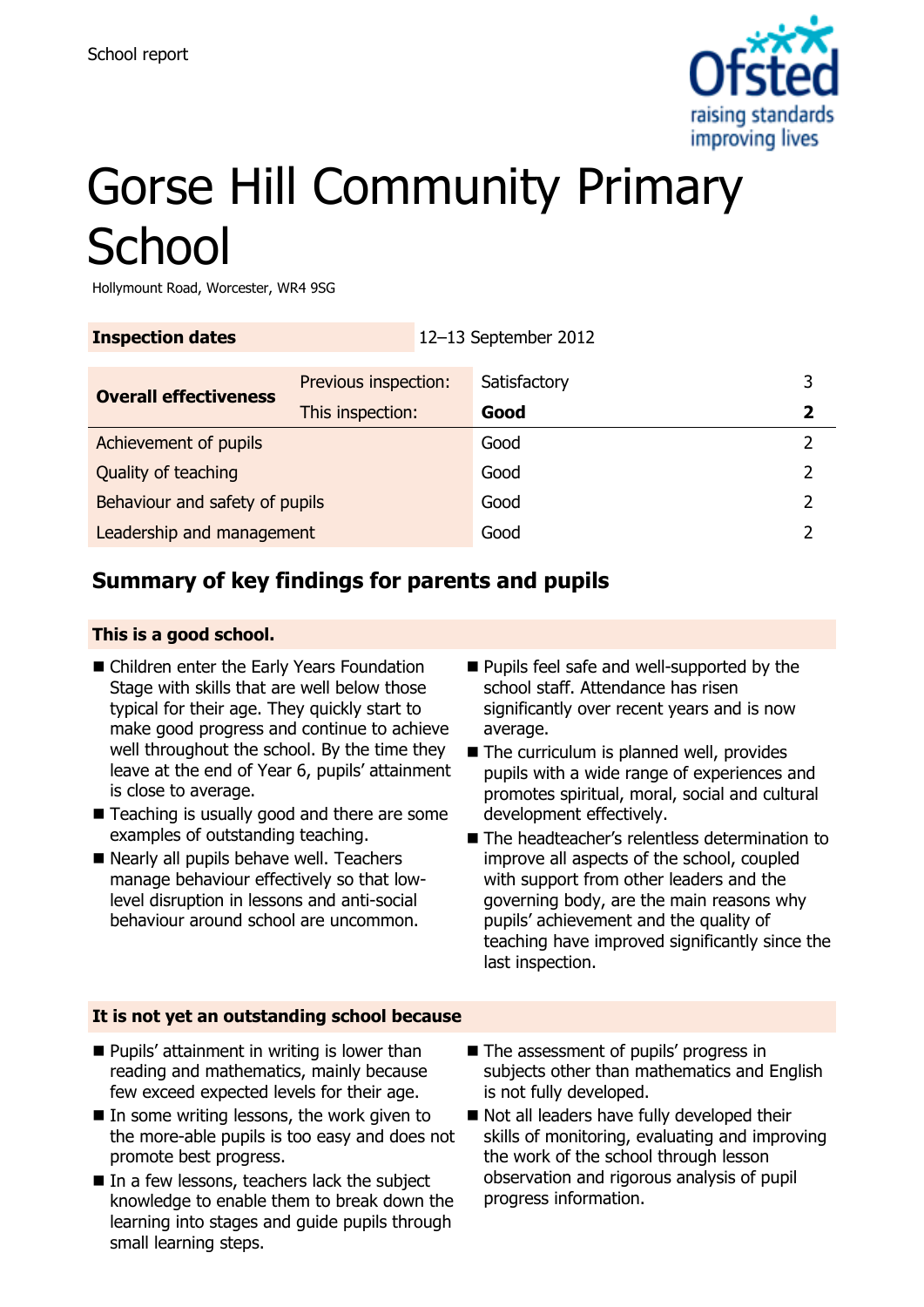### **Information about this inspection**

- The inspectors observed guided reading sessions, heard pupils reading and observed 22 lessons. Many of the lessons were observed jointly with the headteacher.
- Meetings were held with staff, groups of pupils, a representative of the local authority and the Chair and vice-chair of the Governing Body.
- The inspectors looked at the school's plans for improvement, assessment information, lesson plans, the school's monitoring information, school policies and governing body documentation.
- There were no responses to Parent View at the time of the inspection, but informal discussions were held with some parents and carers. Their views were taken into account by inspectors.

## **Inspection team**

| Roy Bowers, Lead inspector | Her Majesty's Inspector     |
|----------------------------|-----------------------------|
| Andy George                | <b>Additional inspector</b> |
| Enid Korn                  | <b>Additional inspector</b> |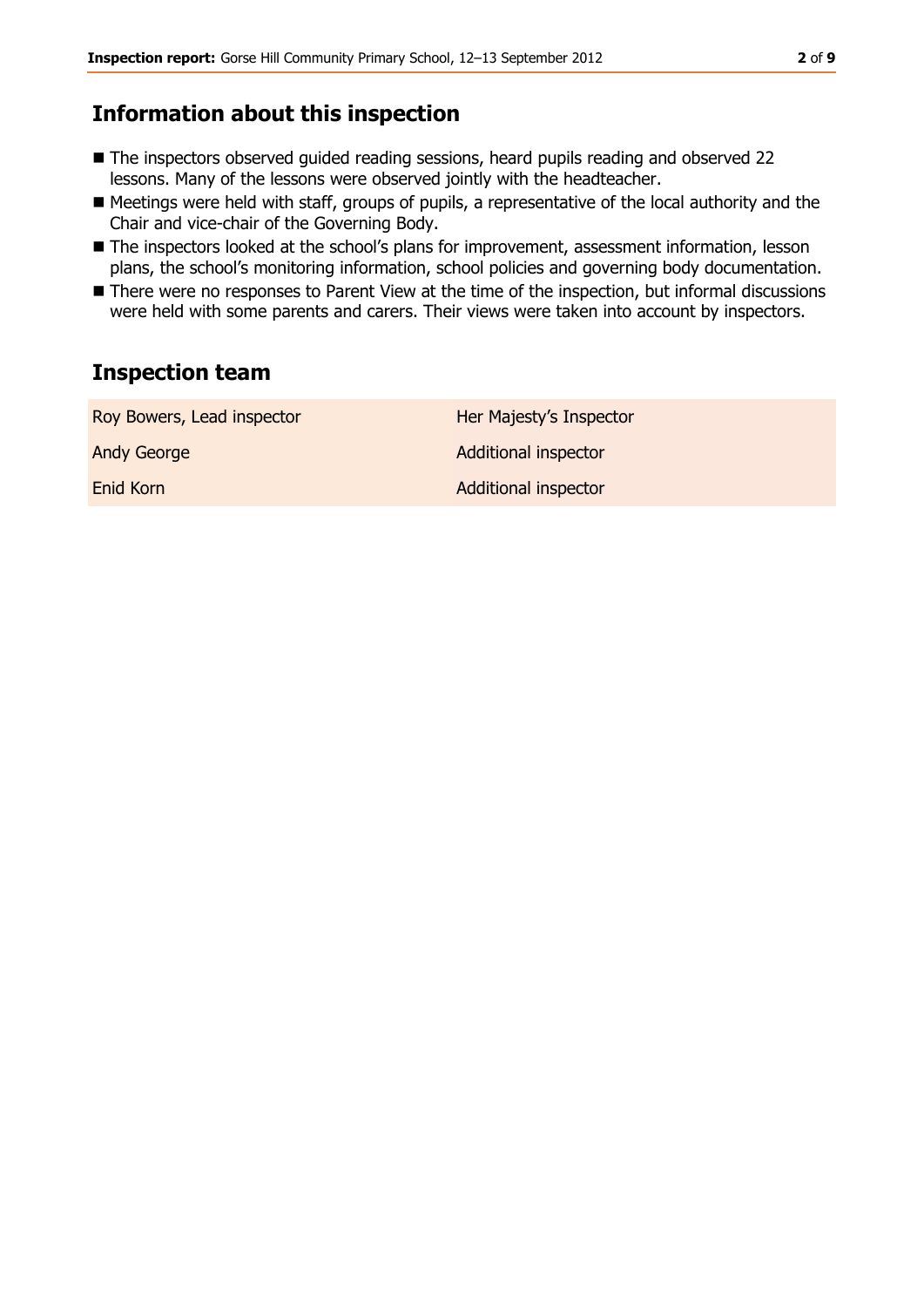## **Full report**

## **Information about this school**

- The school is slightly larger than the average sized primary school.
- **Just over half of the pupils are known to be eligible for the pupil premium, which is** considerably more than most other schools. The pupil premium provides additional funding for students in local authority care and those known to be eligible for free school meals.
- The proportions of pupils from minority ethnic backgrounds and of those learning English as an additional language are average.
- The proportion of pupils supported by school action is well above average. The proportion of pupils at school action plus or with a statement of special educational needs is also well above average. The needs of all these pupils are mainly related to moderate learning difficulties including speech, language and communication difficulties, and behaviour, emotional and social difficulties.
- The school meets the current floor standards, which set the government's minimum expectations for pupils' attainment and progress.

## **What does the school need to do to improve further?**

- Raise pupils' attainment in writing by ensuring that, in all lessons, teachers plan tasks that maximise progress and enable the more-able to exceed the expected levels for their age.
- Raise the proportion of outstanding teaching by ensuring that the teachers have sufficient subject knowledge to enable them to break down the learning into stages and guide pupils through small learning steps.
- Improve the monitoring of pupils' achievement by implementing a system to track the attainment and progress of pupils in all subjects.
- Ensure that all leaders fully develop the skills of monitoring, evaluating and improving the work of the school through lesson observation and rigorous analysis of pupil progress information.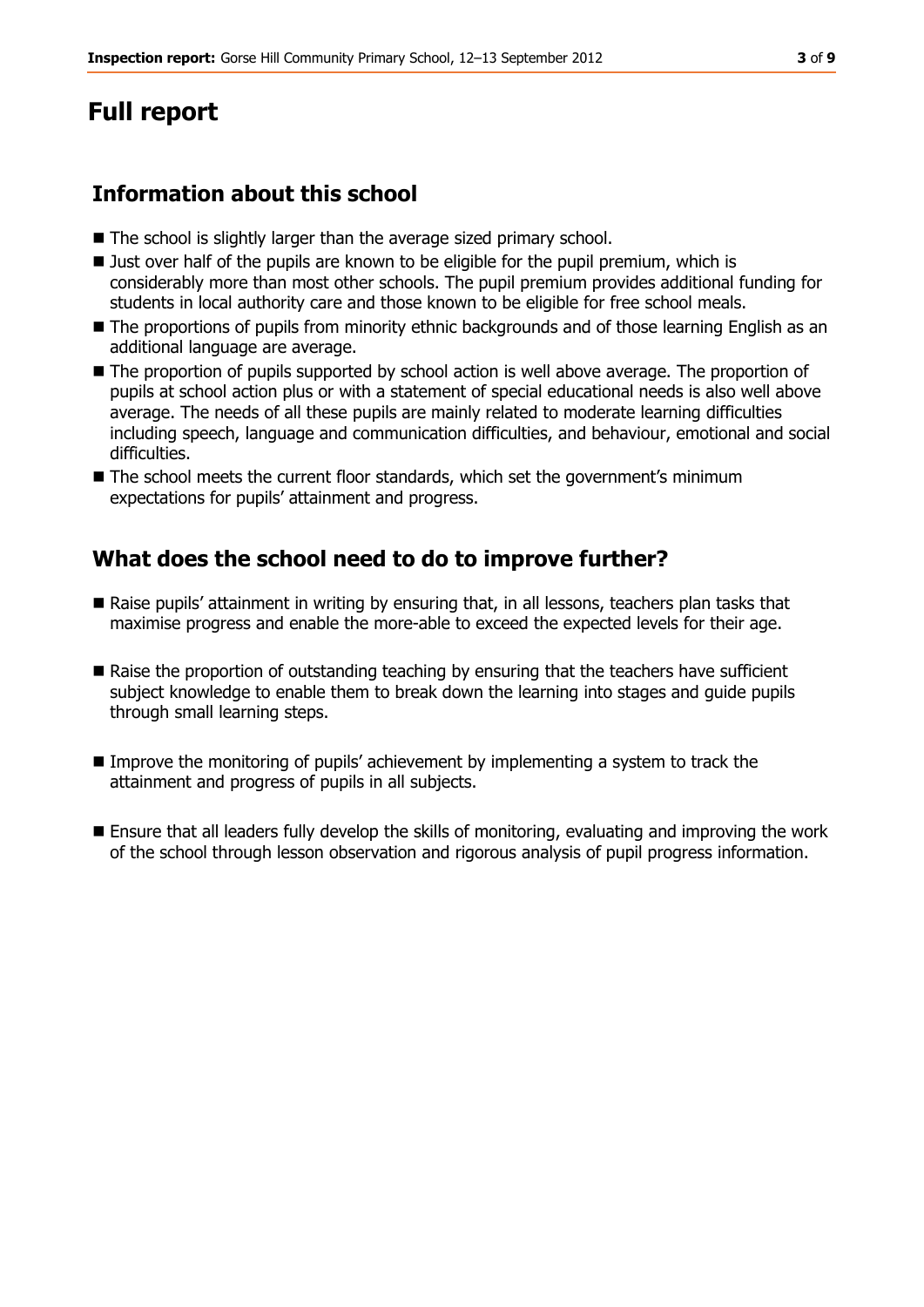## **Inspection judgements**

#### **The achievement of pupils is good**

- Children make a good start in the Early Years Foundation Stage. All groups of pupils make good progress, but because of their low starting points on entry into the nursery class, their attainment when they start Year 1 is below that normally expected of 5-year-olds. Strong pastoral support in the Nursery and Reception classes ensure that children's social and emotional development is outstanding.
- The slight decline in pupils' attainment over recent years at the end of Key Stage 1 has been halted and all groups of pupils are now making good progress. This is the result of better teaching and improved support for those pupils identified as not making the expected progress. Consequently, although pupils' attainment remains somewhat below average by the end of Year 2, it is rising steadily and more pupils are exceeding the levels expected for their age.
- Over the last two years, pupils' progress throughout Key Stage 2 has improved considerably. As a result, attainment at the end of Key Stage 2 has risen sharply and is now very close to average in reading and mathematics. However, pupils' attainment is just below average in writing, mainly because too few pupils exceed the level expected for their age.
- **Pupils make good progress in reading and some read widely. They say that they enjoy reading** in school. Many read at home and older pupils in particular make good use the local library.
- **Pupils for whom the school receives additional funding through the pupil premium make good** progress. This funding is used effectively to provide a range of support such as additional staff, attendance at after-school clubs and specialist literacy and numeracy resources.
- Disabled pupils, those who have special educational needs, those supported at school action and school action plus, and those pupils who are learning English as an additional language also make good progress because of the wide range of specialist provision and the tightly focused support in lessons and in intervention groups.

#### **The quality of teaching is good**

- New staff appointments and staff training have had a positive impact on the quality of teaching. It is now consistently good and in a few mathematics and reading lessons teaching is outstanding.
- Teachers and support staff have high expectations of pupils' achievement and behaviour. In lessons and around school, staff treat pupils with respect and courtesy. These strong relationships help create a very positive climate for learning, which ensures that pupils are motivated and engaged well.
- In mathematics and reading lessons, pupils of all levels of attainment are usually challenged well, so that their knowledge and skills are extended and their understanding deepened. However, in some writing lessons, the work given to the more-able pupils is not sufficiently demanding to take them beyond the expected levels for their age.
- In lessons where pupils make most progress, teachers have the subject knowledge to enable them to break down the learning into stages and then guide pupils through small learning steps. For example, in a Year 1 mathematics lesson, one group of pupils was carefully guided from a basic understanding of counting up to ten to identifying the pairs of numbers which add up to ten. However, not all teachers have this level of subject-specific expertise and this is the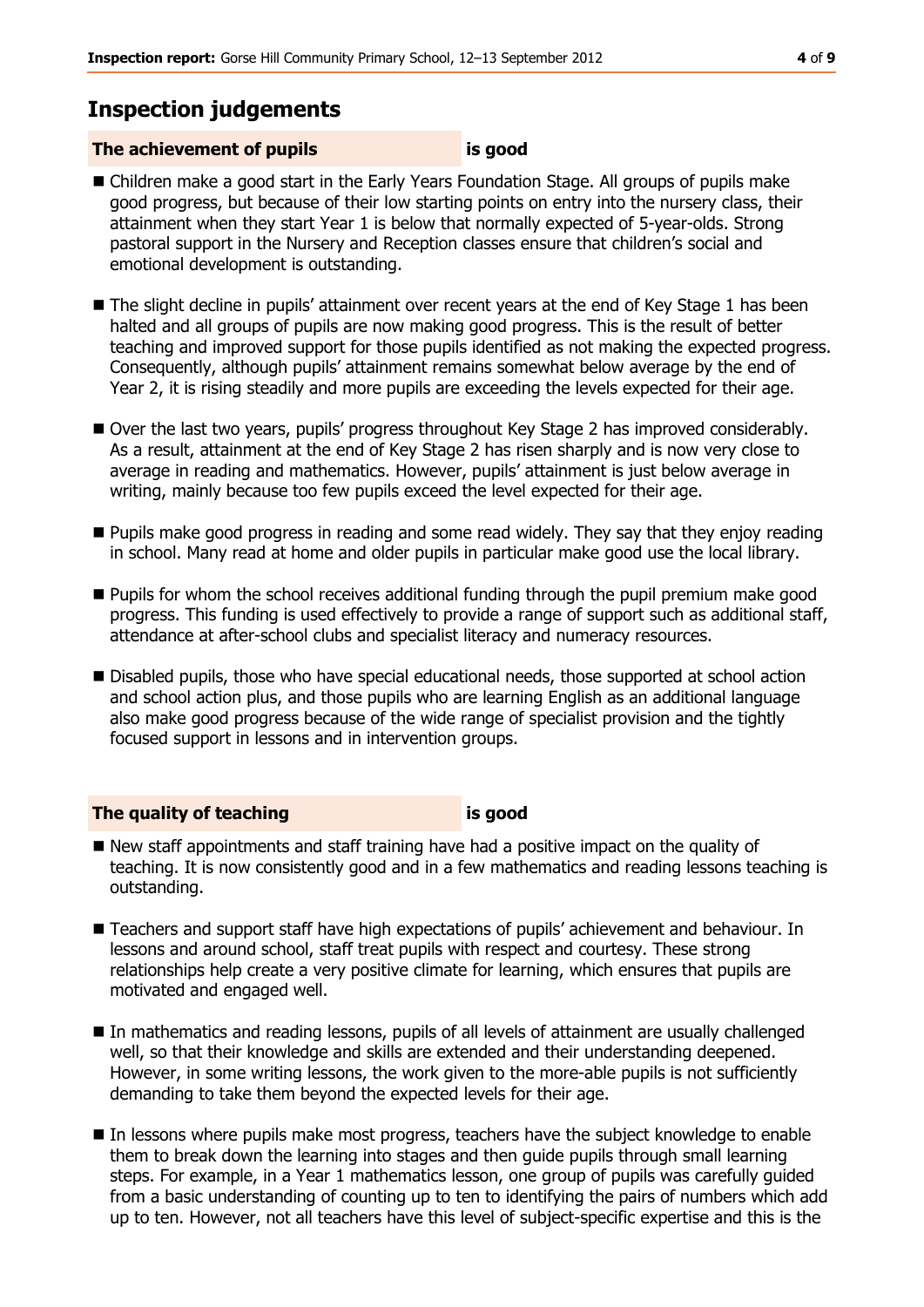main reason why a small number of lessons are not good and a higher proportion of lessons are not outstanding.

- Skilled teaching assistants support disabled pupils and those with special educational needs very effectively in lessons. Pupils who are learning English as an additional language often receive good quality specialist support to enable them to overcome their language barriers to learning.
- Teaching supports the pupils' spiritual, moral, social and cultural development well. For instance, in one English lesson, issues relating to anger were discussed sensibly by the pupils. In another lesson, pupils looked at the habitats of the animals that lived in the school grounds and were careful not to destroy them or cause harm.

#### **The behaviour and safety of pupils are good**

- The vast majority of pupils behave well. Nearly all of the pupils and parents and carers who spoke to the inspectors believe that behaviour is very good and has improved, especially over the past year. Pupils say that they like the rewards they get for good behaviour, especially the use of the visiting climbing wall. Pupils take great pride in moving their photographs up the classroom 'rocket' when they have behaved well.
- The proactive and caring nature of the school has resulted in barriers to learning being overcome for pupils who find school life difficult. For example, the small nurture class makes an effective contribution to pupils' behaviour and achievement. Individual support for pupils' pastoral and academic needs help pupils learn well, and understand and control their emotional responses.
- The caring ethos of the school is a strong feature and is promoted effectively through the respectful relationships between staff and pupils. Pupils are friendly, care for each other well and are respectful and courteous to others. Pupils from all backgrounds get on well with each other.
- Visits to a variety of places of religious worship and discussions in lessons and assemblies about cultural similarities and differences help ensure that there is no discrimination and good relationships are fostered. Pupils' good attitudes to learning are shown through the way they readily answer the teachers' questions and quickly settle down to their work.
- **Pupils say they feel safe but that very occasionally bullying occurs. Pupils know who to** approach if they have a problem and say that the school deals effectively with bullying when told about it. Through the school's personal and social development programme pupils are made aware of make types of bullying such as emotional-bullying, cyber-bullying and prejudice-based bullying.
- Pupils' attendance was an area recommended for improvement at the last inspection. The appointment of a home-school liaison teacher to work with parents and carers, and more enjoyable experiences at school that make pupils want to attend, have led to an improvement in attendance. Attendance is now average and pupils arrive on time.

#### **The leadership and management are good**

■ The headteacher provides strong leadership. High expectations are communicated and shared by all staff and there is a very strong sense of teamwork. Effective procedures to manage teachers' performance and good-quality, on-going training have improved teaching from satisfactory to good.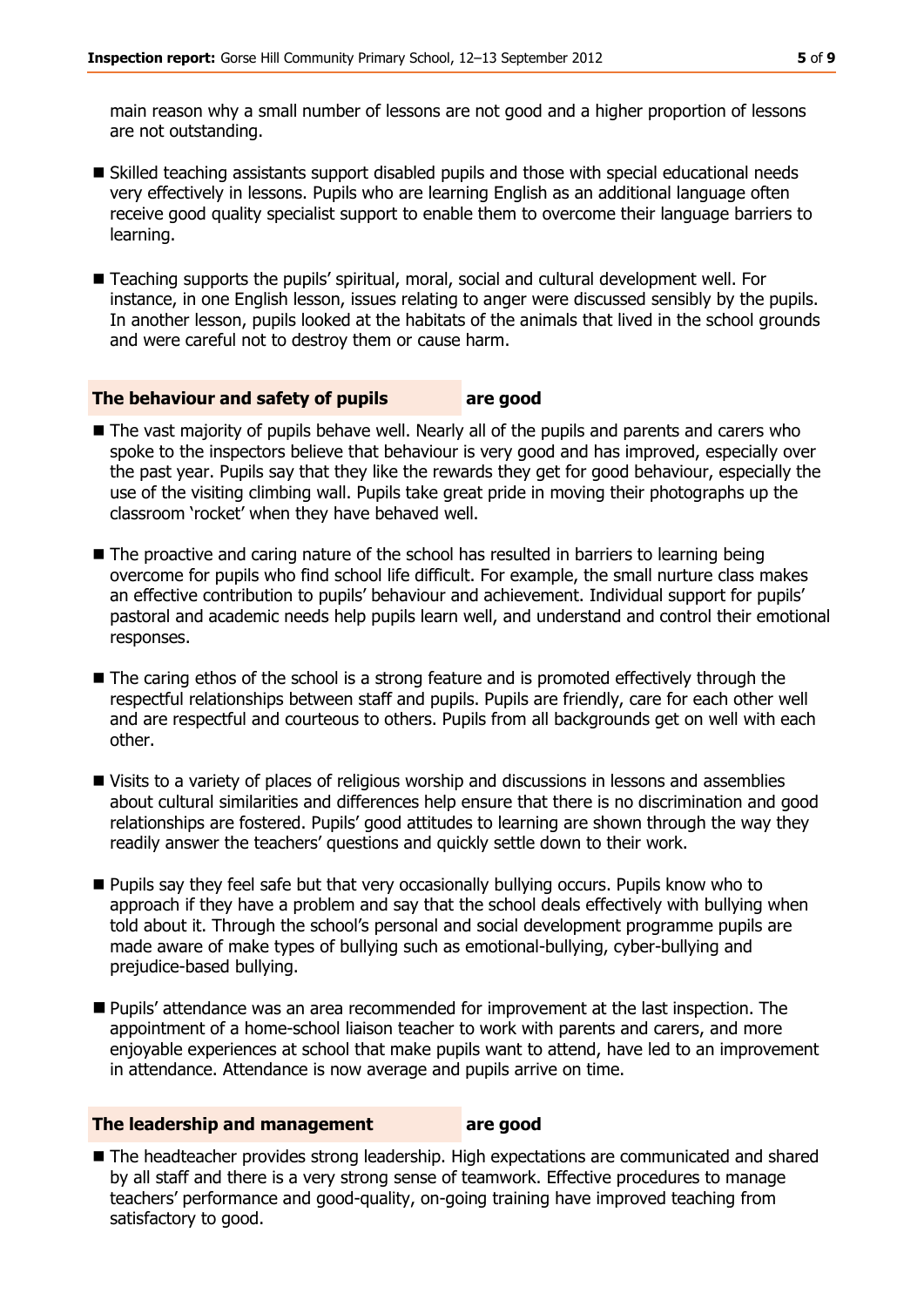- All leaders have done much to improve behaviour and remove barriers to learning for the most challenging pupils. They have helped create a safe and caring environment in which pupils are nurtured very well and have instigated early intervention programmes to boost the achievement of identified pupils.
- $\blacksquare$  Most leaders are involved in aspects of school self-evaluation and improvement. However, some leaders still do not have the necessary skills to monitor trends in pupils' achievement, behaviour and attendance, or to evaluate pupils' learning in lessons.
- **Pupil progress meetings hold teachers to account rigorously for pupils' achievement in English** and mathematics. In these subjects, self-evaluation is robust and accurate and the outcomes are used well to raise standards of achievement and to tackle areas of weakness. In other subjects, arrangements for assessment and the tracking of pupils' progress do not yet have such a positive impact because they are not fully developed.
- The curriculum is enriched well by a wide variety after-school clubs, visits out of school and residential experiences. Pupils' spiritual and cultural development is nurtured effectively through music, French, arts, visits to different places of religious worship and opportunities for self-reflection and discovery. Children in the Early Years Foundation Stage benefit greatly from the frequent use of the school's own 'forest' area. Pupils' social and moral development is promoted regularly through opportunities to talk to each other about their learning and through clearly defined boundaries of what is right or wrong.
- The local authority's support for the school over recent years has been very effective and proportionate to need. As leadership and management has strengthened and pupils' achievement has improved, the local authority has correctly ensured that leaders take increasing responsibility for all aspects of school self-evaluation and improvement.

#### ■ The governance of the school:

- $-$  is effective, because the governing body fulfils its duties well and, with the guidance of an external adviser, is rigorous in setting and reviewing the headteacher's management objectives
- $i$  is informed by the regular analysis of samples of individual pupils' progress data and discussions with senior leaders about pupils who are not on course to achieve their targets
- allocates funding conscientiously to ensure that the school's leaders are challenged and supported to raise pupils' achievement.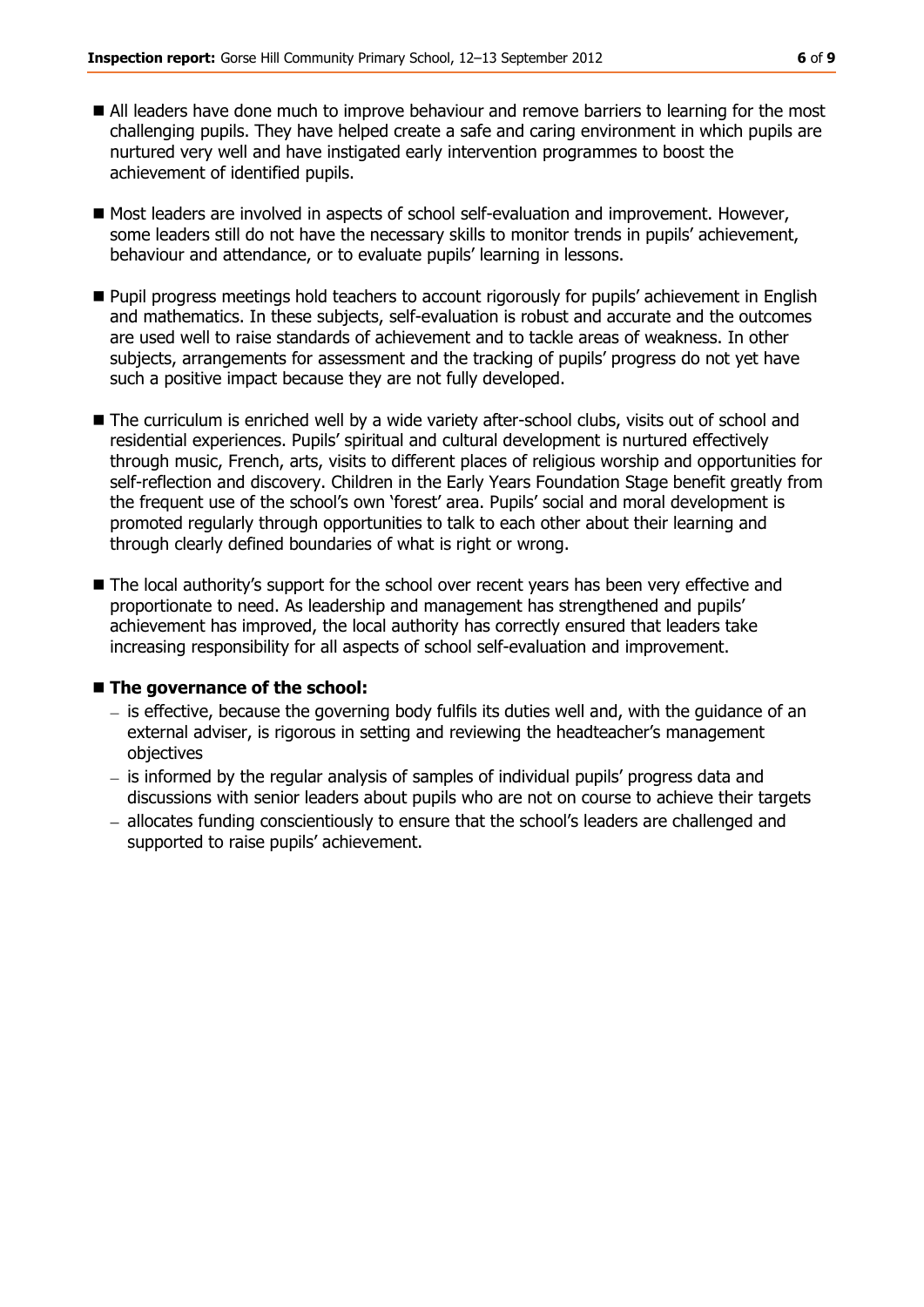## **What inspection judgements mean**

| <b>School</b> |                         |                                                                                                                                                                                                                                                                                                                                                                         |
|---------------|-------------------------|-------------------------------------------------------------------------------------------------------------------------------------------------------------------------------------------------------------------------------------------------------------------------------------------------------------------------------------------------------------------------|
| Grade         | <b>Judgement</b>        | <b>Description</b>                                                                                                                                                                                                                                                                                                                                                      |
| Grade 1       | Outstanding             | An outstanding school is highly effective in delivering outcomes<br>that provide exceptionally well for all its pupils' needs. This<br>ensures that pupils are very well equipped for the next stage of<br>their education, training or employment.                                                                                                                     |
| Grade 2       | Good                    | A good school is effective in delivering outcomes that provide<br>well for all its pupils' needs. Pupils are well prepared for the next<br>stage of their education, training or employment.                                                                                                                                                                            |
| Grade 3       | Requires<br>improvement | A school that requires improvement is not yet a good school, but it<br>is not inadequate. This school will receive a full inspection within<br>24 months from the date of this inspection.                                                                                                                                                                              |
| Grade 4       | Inadequate              | A school that has serious weaknesses is inadequate overall and<br>requires significant improvement but leadership and management<br>are judged to be Grade 3 or better. This school will receive<br>regular monitoring by Ofsted inspectors.                                                                                                                            |
|               |                         | A school that requires special measures is one where the school<br>is failing to give its pupils an acceptable standard of education<br>and the school's leaders, managers or governors have not<br>demonstrated that they have the capacity to secure the<br>necessary improvement in the school. This school will receive<br>regular monitoring by Ofsted inspectors. |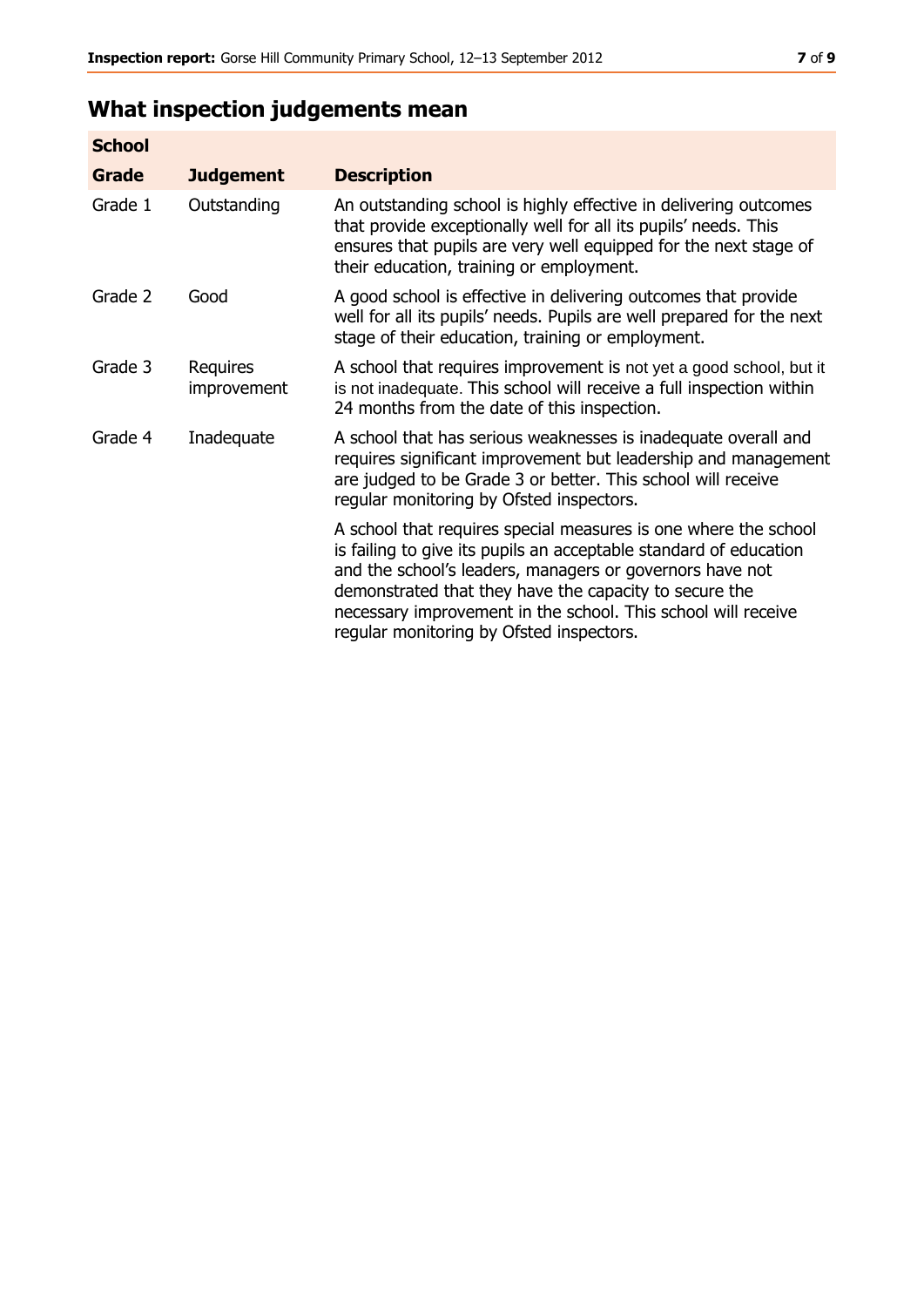## **School details**

| Unique reference number  | 116752         |
|--------------------------|----------------|
| <b>Local authority</b>   | Worcestershire |
| <b>Inspection number</b> | 401619         |

This inspection of the school was carried out under section 5 of the Education Act 2005.

| <b>Type of school</b>                      | Primary                            |
|--------------------------------------------|------------------------------------|
| <b>School category</b>                     | Community                          |
| <b>Age range of pupils</b>                 | $3 - 11$                           |
| <b>Gender of pupils</b>                    | Mixed                              |
| <b>Number of pupils on the school roll</b> | 276                                |
| <b>Appropriate authority</b>               | The governing body                 |
| <b>Chair</b>                               | Phil Clayton                       |
| <b>Headteacher</b>                         | Vivienne Cranton                   |
| Date of previous school inspection         | 12 May 2010                        |
| <b>Telephone number</b>                    | 01905 23159                        |
| <b>Fax number</b>                          | 01905 23158                        |
| <b>Email address</b>                       | head@gorsehillprimary.worcs.sch.uk |